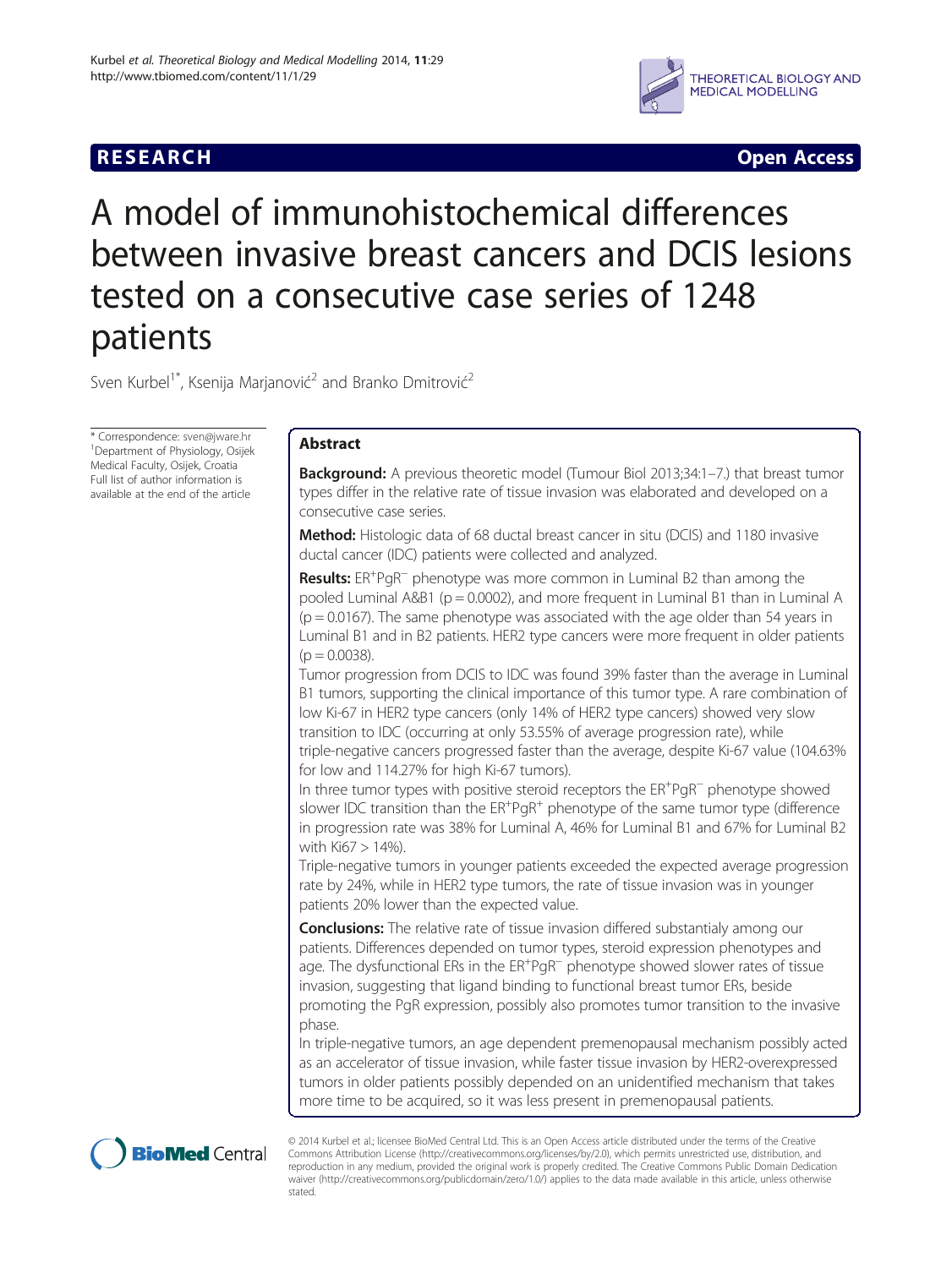# Introduction

Ductal breast cancer in situ (DCIS) seems to precede invasive ductal cancer (IDC). This idea is based on a high degree of similarity between molecular alterations in DCIS and invasive cancer in the same patient  $[1,2]$  $[1,2]$  $[1,2]$  $[1,2]$  $[1,2]$ , although triple-negative invasive cancers may seem almost to lack their triple-negative DCIS precursor [\[3](#page-10-0)-[6\]](#page-10-0).

If all breast cancer types evolve from DCIS lesions, more aggressive breast cancer types can be recognized by comparing breast tumor type distributions between DCIS lesions and invasive breast cancers [[1\]](#page-10-0). The basic idea is that at the time of breast tumor diagnosis more aggressive tumor types will have fewer DCIS lesions in comparison to less aggressive types with more tumors still in the DCIS phase.

This model, based on reported data of breast cancer characteristics pooled from several studies, was proposed in a recent theoretic article [[1](#page-10-0)]. Differences in the incidences of the main breast cancer types (Luminal A, Luminal B, HER2 overexpressed and the triple-negative tumors) between DCIS and invasive ductal cancers (IDC) were used to calculate the relative rate of progression from the in situ stage to invasive form. This calculated value is probably not directly related to the course of disease. Instead, it was designed as a parameter that defines chances of a certain tumor to become invasive at the time of diagnoses. In other words, we were trying to indirectly measure the speed of the critical phase in breast cancer development.

After becoming invasive, the future growth depends on many factors. For instance, HER2-overexpressed tumors were found in the theoretic model to be very slow in tissue invasion [[1](#page-10-0)], although further development of HER2-overexpressed invasive breast cancers, is well known as aggressive and rapid. Triple-negative tumors showed in the pooled model the most rapid rate of tissue progression and this finding was interpreted as a sign of an unrecognized tumor progression mechanism, independent of steroid receptors or HER2 expression.

Further to investigate the idea that immunohistochemical characteristics of IDC and of DCIS tumors from a defined single population can help us to describe biology of breast tumor types, a sufficiently large sample was required of DCIS and IDC patients with defined tumor types, ER, PgR, HER2 status and other histological features. The need for all these data comes from reported breast cancer studies [[7](#page-10-0)-[12](#page-10-0)] that suggested that PgR expression in cells with ER depends on estrogen exposure during previous days. In other words, ligand binding to functional ERs is a physiologic prerequisite for PgR expression in breast tumor cells. This clearly suggests that the three possible positive steroid receptor breast cancer phenotypes (ER<sup>+</sup>PgR<sup>+</sup>, ER<sup>+</sup>PgR<sup>-</sup> and the rare ER<sup>-</sup>PgR<sup>+</sup>) may be biologically different, particularly in this early phase of tumor growth, during tissue invasion.

Without a suitably detailed published data set from a single population, the only solution was to use a single institution experience in diagnosing 68 DCIS and 1180 IDC patients that has already been attained as a part of an ongoing research project (219-2192382-2426), financed by the Croatian Ministry of Science.

The aim of this study was to apply numeric methods described in the previous theoretic paper [[1\]](#page-10-0) on real patient data and thus get more reliable answers on the possible mechanisms underlying the occurrence of breast cancer types.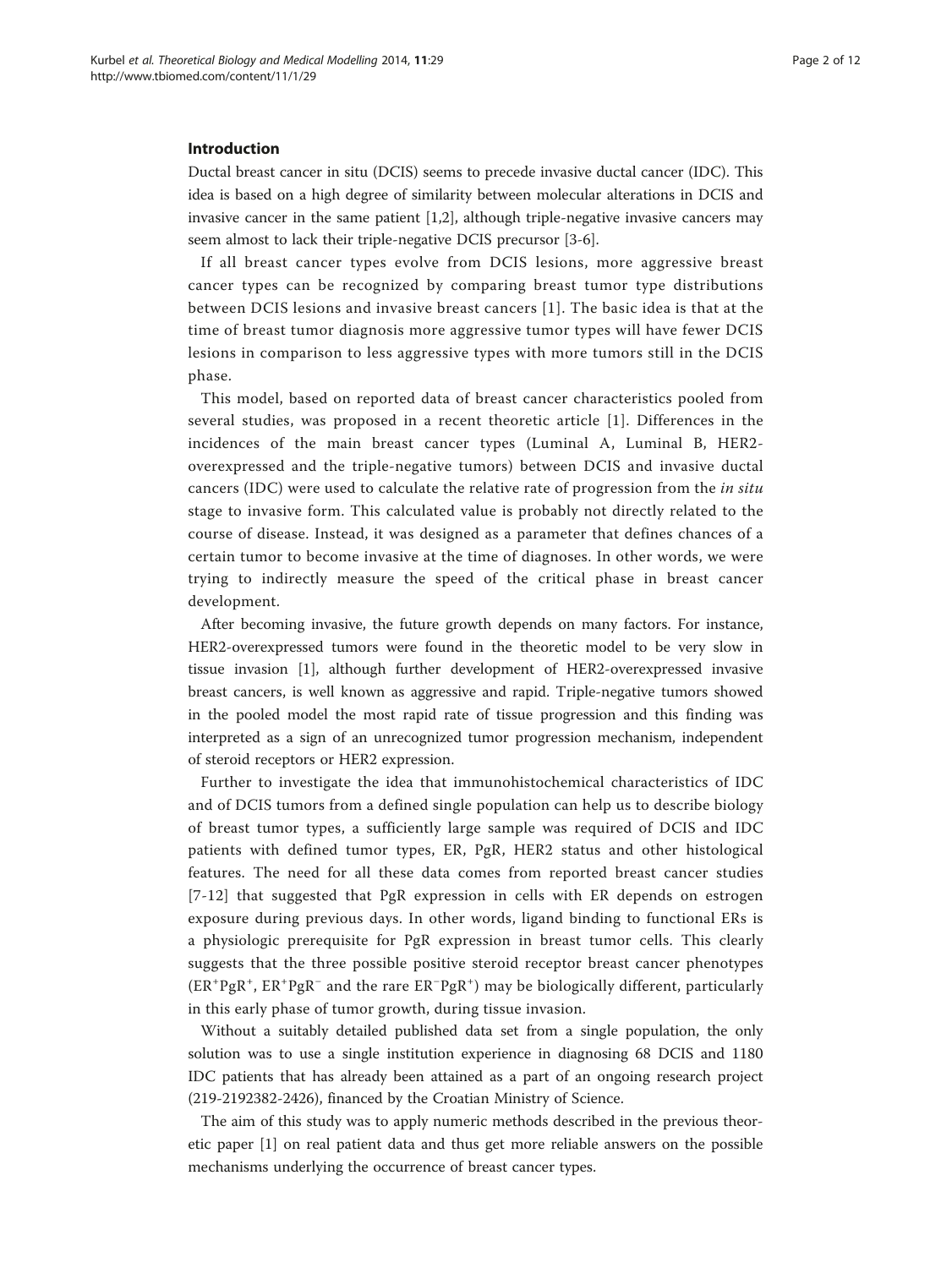# Patients, materials and methods

#### Patients

Data used for the model testing were taken from the above mentioned ongoing research project (219-2192382-2426), approved by the Ethical Committee of Osijek Medical Faculty as compliant with the Helsinki Declaration, before grant submission to Croatian Ministry of Science and Education.

In this study 1248 consecutive patients with intraductal and/or ductal invasive breast cancers (regardless of stage) were included. All patients were diagnosed and treated in Osijek Clinical Hospital during the time period from January 2004 to December 2012. All specimens were excisional biopsy specimens, or mastectomy specimens. 68 cases were DCIS alone. Tumor grade was determined using the Bloom and Richardson grading scheme [\[13\]](#page-10-0).

### Immunohistochemistry

Each immunostained slide was evaluated for the presence of ER and PgR expression, HER2 protein overexpression, and Ki-67 proliferation activity. Immunohistochemical staining was done by standard avidin-biotin method (DAKO LSAB®2 System, HRP) using 4 μm sections from representative paraffin blocks. Nuclear staining with anti-ER, PgR, Ki-67 antibodies was done and the percentage of positive cells per 500 tumor cells was calculated. Importantly, all  $ER^+$  and  $PgR^+$  cases showed staining in at least 1% of the DCIS and/or invasive tumor cell nuclei, whereas all ER-negative and PgR-negative cases showed complete absence of tumor cell staining (but with staining of normal breast epithelial cell nuclei) [\[14\]](#page-10-0).

Tumor cells were considered positive for HER2 protein overexpression when more than 10% of the cells showed strong membrane staining (equivalent to a score of 3+ in the DakoCytomation HercepTest). HER2 2+ result was only positive if confirmed by chromogene in situ hybridization for gene amplification. All immunostains were initially reviewed and scored by a single pathologist. Hormone receptors were then reviewed and accepted as negative if 100% of cells lacked nuclear immunostaining for hormone receptors.

According to immunohistochemical features, tumors (both DCIS and invasive cancers) were divided into the following five groups: Luminal A (ER<sup>+</sup> and/or PgR<sup>+</sup>, HER2-negative, Ki-67 < =14%), Luminal B1 ( $ER^+$  and/or  $PgR^+$ , HER2-negative, Ki-67 > 14%), Luminal B2 (ER<sup>+</sup> and/or PgR<sup>+</sup>, HER2-positive, any Ki-67), HER2 (ER<sup>-</sup>, PgR<sup>-</sup>, HER2-positive), and triple-negative (ER<sup>−</sup> , PgR<sup>−</sup> , HER2-negative) [\[15\]](#page-11-0).

# Statistical analysis

Collected data were organized in 2×2 tables and differences from expected frequencies were checked by  $\chi^2$  tests.

The relative rate of tissue invasion was calculated from a simple contingency table of DCIS and IDC data according to tumor types. The probability of tumor progression (p) at the time of diagnosis for each tumor type was calculated using the following equation:

$$
p = \frac{BC}{DCIS + BC}
$$

where BC stands for the number of all invasive BCs for that tumor type, while DCIS is the reported number of DCIS lesions of that type.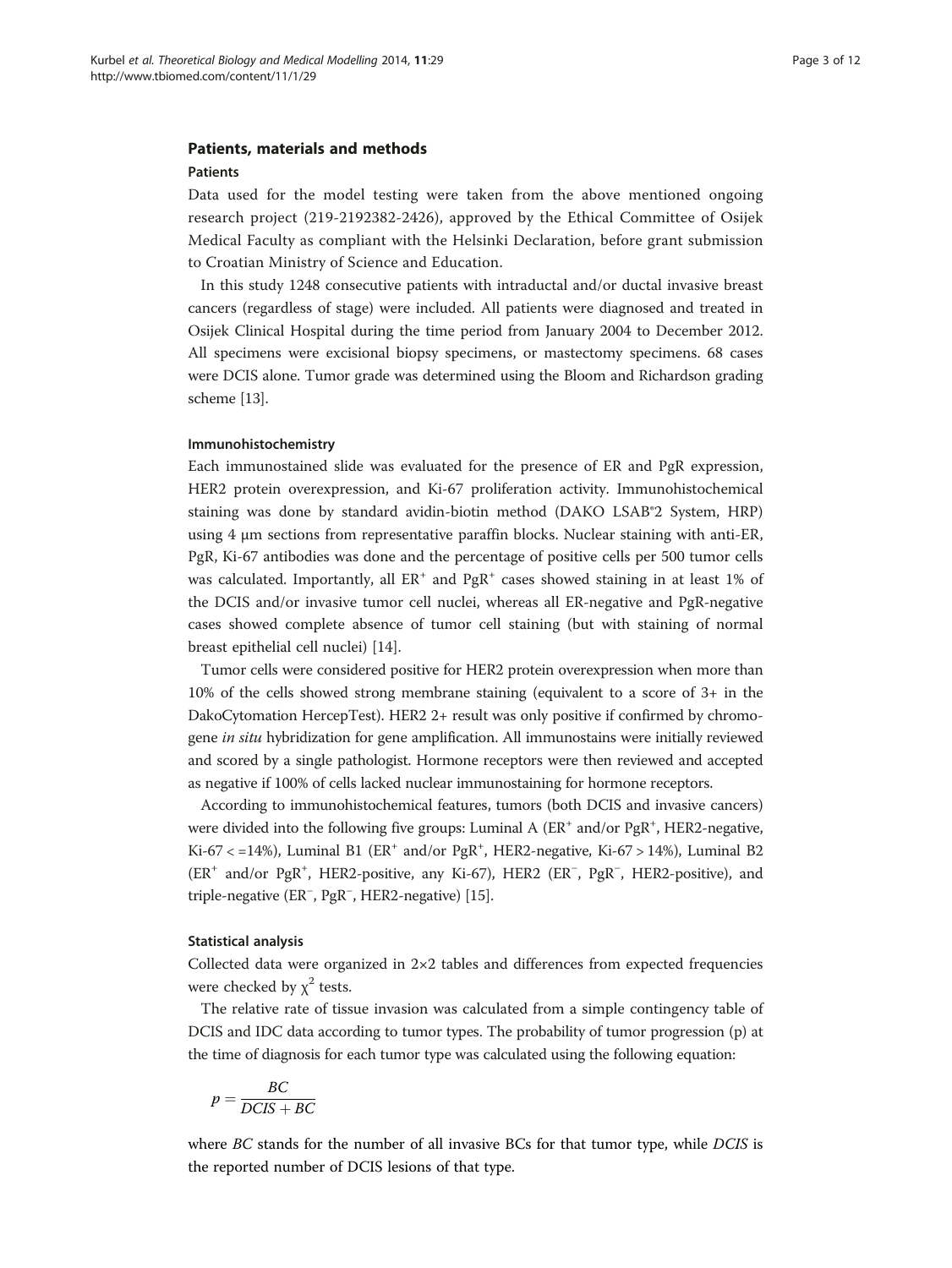These results were used to calculate the number of progression  $t_{1/2}$  intervals spent prior the time of diagnosis using the following equation:

$$
t_{1/2} = \frac{\log(1-p)}{\log(1/2)}
$$

where  $p$  is the calculated probability of progression for that tumor type.

This interval is defined as a time required for 50% of DCIS lesions to become invasive. It was then converted into the relative rate  $(v_{rel})$  using the following equation:

$$
v_{rel} = \frac{tumor\_type\_t_{1/2}}{average\_t_{1/2}}
$$

where tumor type  $t_{1/2}$  is the number of elapsed  $t_{1/2}$  for a certain tumor type and *average\_t<sub>1/2</sub>* is the number of elapsed intervals for all included breast tumors.

The model predictions from the ref. 1 were recalculated for the modeled population with only 5% of DCIS at the time of diagnosis. This recalculation with a similar share of DCIS tumors allowed comparison between the model results and here presented data of our patients.

# Results

Table [1](#page-4-0) shows distributions of our patients regarding breast tumor type, ER & PgR expression, HER2 overexpression and age (younger than 55, or older than 54). Since the estrogen-dependent PgR expression occurs only in cells with functional ERs, the ER<sup>+</sup>PgR<sup>-</sup> tumors are considered expressing "dysfunctional" ERs.

Several comparisons were made and they can be summarized in the following statements:

- Dysfunctional ER+ PgR<sup>−</sup> phenotype was more common in Luminal B2 (38 out of 210 cases) in comparison to the pooled Luminal A&B1 (only 66 out of 743 cases), suggesting that this combination was more prevalent than expected in our patients ( $p = 0.0002$ ).
- If Luminal A was compared with B1, high Ki-67 values in B1 are also more often combined with the ER<sup>+</sup>PgR<sup>−</sup> phenotype (40 out of 346 vs. 26 out of 397 cases, p = 0.0167). Thus, tumors with either HER2 overexpression, or with increased Ki-67 values seemed prone to develop the dysfunctional  $ER^+PgR^-$  phenotype.
- Age distributions were similar in the pooled Luminal A&B1 as in B2 ( $p = 0.1260$ ) suggesting that age and hormone exposure did not matter much in the tumor type differentiation between these two types.
- If Luminal B2 tumors are divided according to Ki-67 value and steroid receptor phenotypes, no important differences were observed ( $p = 0.5489$ ), suggesting that distribution of steroid phenotypes and Ki-67 values remain unaltered in tumors with HER2 overexpression.
- On the other hand, patients' age was not important for distribution of steroid receptor phenotypes only in Luminal A patients ( $p = 0.3789$ ). In Luminal B1 patients 34 out of 40 ER<sup>+</sup>PgR<sup>-</sup> tumors were detected in patients older than 54 years. Very similar distribution was observed in Luminal B2 patients with 34 out of 38 found in patients older than 54 years. A possible conclusion is that the ER<sup>+</sup>PgR<sup>-</sup> phenotype is more common in tumors with high Ki-67 values or with HER2 overexpression, particularly in older patients.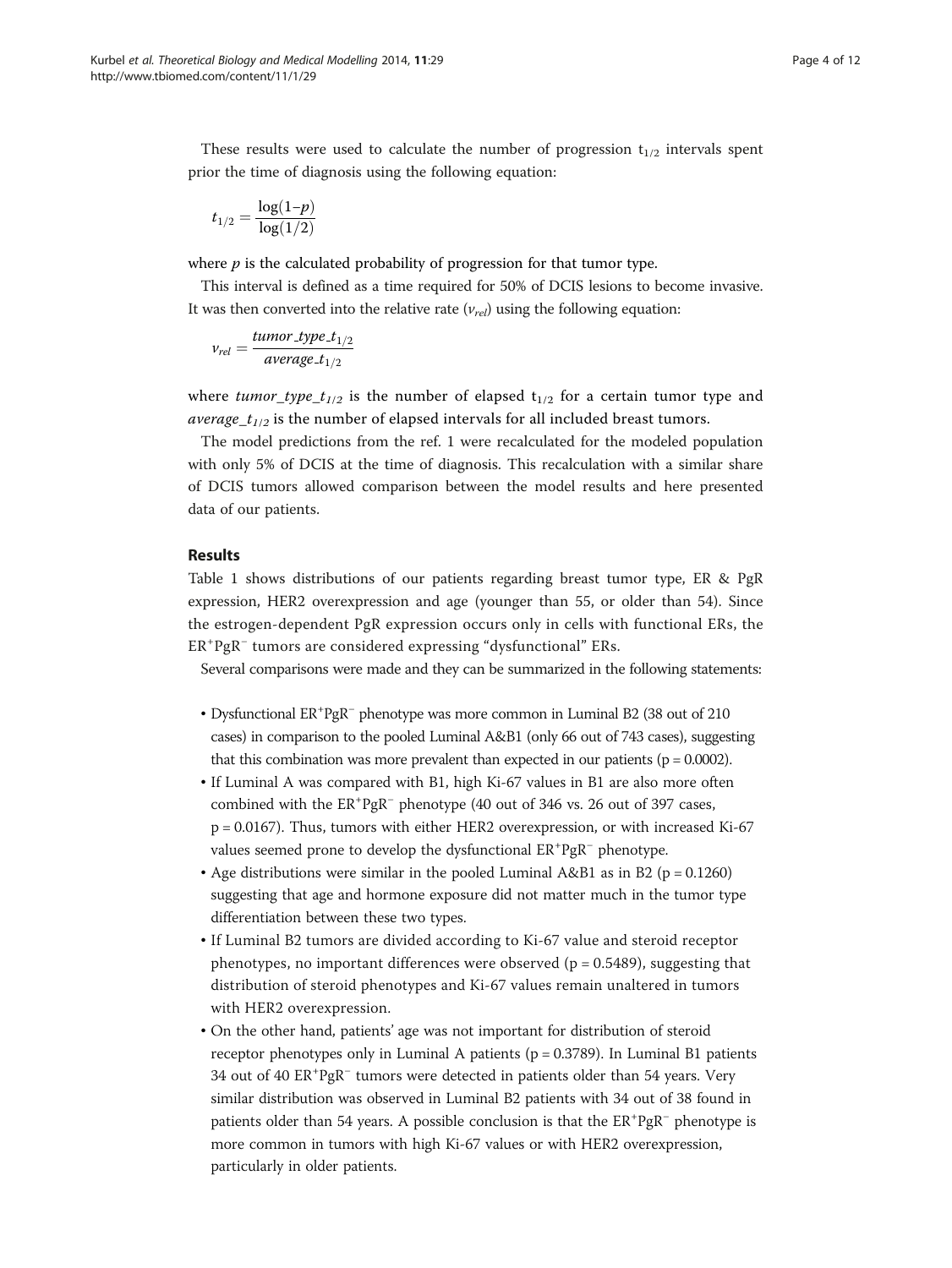|                                      | <b>Luminal A</b><br>and B1     | <b>Luminal B2</b>                    | <b>Total</b>    | Age                                                                                                         | <b>Luminal A</b><br>and B1 | Luminal<br><b>B2</b>       | Total |
|--------------------------------------|--------------------------------|--------------------------------------|-----------------|-------------------------------------------------------------------------------------------------------------|----------------------------|----------------------------|-------|
|                                      |                                |                                      |                 | Distribution of breast cancer patients with positive receptors according to HER2 and age                    |                            |                            |       |
| $ER^{+}PQR^{+}$                      | 666                            | 172                                  | 838             | $<$ 55                                                                                                      | 218                        |                            | 287   |
| $ER$ <sup>+</sup> $PgR$ <sup>-</sup> | 66                             | 38                                   | 104             | >54                                                                                                         | 525                        | 141                        | 666   |
| $ER^-PqR^+$                          | 11                             | 0                                    | 11              | Total                                                                                                       | 743                        | 210                        | 953   |
| Total                                | 743                            | 210                                  | 953             |                                                                                                             |                            |                            |       |
| $X^2$ (p)                            |                                | 13.70 (0.0002)                       |                 | $X^2(p)$                                                                                                    | 2.34 (0.1260)              |                            |       |
|                                      |                                |                                      |                 | Distribution of ductal breast cancer patients according to their steroid receptor phenotype and Ki-67 value |                            |                            |       |
| $ER+$ tumors<br>without HER2         | Luminal A<br>$(Ki-67 < -14\%)$ | Luminal B1<br>$(Ki-67 > 14%)$        | Total           | Luminal B2                                                                                                  | $Ki-67 < 14\%$ Ki-67 > 14% |                            | Total |
| $ER+PqR^+$                           | 365                            | 301                                  | 666             | $ER$ <sup>+</sup> $PqR$ <sup>+</sup>                                                                        | 49                         | 123                        | 172   |
| $ER^{+}PQR^{-}$                      | 26                             | 40                                   | 66              | $ER+PgR^-$                                                                                                  | 9                          | 29                         | 38    |
| $ER^{-}PgR^{+}$                      | 6                              | 5                                    | 11              | $ER^{-}PqR^{+}$                                                                                             | 0                          | $\Omega$                   | 0     |
| Total                                | 397                            | 346                                  | 743             | Total                                                                                                       | 58                         | 152                        | 210   |
| $X^2(p)$                             |                                | 5.73 (0.0167)                        |                 | $X^2$ (p)                                                                                                   | 0.36(0.5489)               |                            |       |
|                                      |                                |                                      |                 | Distribution of ductal breast cancer patients according to their age and other features                     |                            |                            |       |
| Age of Luminal<br>A patients         | $ER+PgR+$                      | $ER$ <sup>+</sup> $PqR$ <sup>-</sup> | $ER^-PqR^+$     | Age of HER2<br>patients                                                                                     |                            | $Ki-67 < 14\%$ Ki-67 > 14% | Total |
| $<$ 55                               | 99                             | 5                                    | $\overline{4}$  | < 55                                                                                                        | 3                          | 38                         | 41    |
| >54                                  | 266                            | 21                                   | $\overline{2}$  | >54                                                                                                         | 16                         | 78                         | 94    |
| Total                                | 365                            | 26                                   | 6               | Total                                                                                                       | 19                         | 116                        | 135   |
| $X^2(p)$                             | 0.77(0.3789)                   |                                      |                 | $X^2$ (p)                                                                                                   | 2.22 (0.1360)              |                            |       |
| Age of Luminal<br>B1 patients        | $ER+PQR+$                      | $ER+PgR^-$                           | $ER^{-}PqR^{+}$ | Age of triple-<br>negative patients                                                                         | $Ki-67 < 14\%$ Ki-67 > 14% |                            | Total |
| $<$ 55                               | 103                            | 6                                    | $\mathbf{1}$    | < 55                                                                                                        | 7                          |                            | 75    |
| > 54                                 | 198                            | 34                                   | $\overline{4}$  | > 54                                                                                                        | 14                         | 71                         | 85    |
| Total                                | 301                            | 40                                   | 5               | Total                                                                                                       | 21                         | 139                        | 160   |
| $X^2(p)$                             |                                | 6.00(0.0143)                         |                 | $X^2$ (p)                                                                                                   | 1.78 (0.1822)              |                            |       |
| Age of Luminal<br>B2 patients        | $ER+PgR+$                      | $ER+PGR^-$                           | $ER^{-}PgR^{+}$ | Age of<br>patients                                                                                          | triple-<br>negative        | HER <sub>2</sub>           | Total |
| < 55                                 | 65                             | $\overline{4}$                       | $\Omega$        | $<$ 55                                                                                                      | 75                         | 41                         | 116   |
| >54                                  | 107                            | 34                                   | $\Omega$        | >54                                                                                                         | 85                         | 94                         | 179   |
| Total                                | 172                            | 38                                   | $\Omega$        | Total                                                                                                       | 160                        | 135                        | 295   |
| $X^2(p)$                             | 10.49 (0.0012)                 |                                      |                 | $X^2$ (p)                                                                                                   | 8.36 (0.0038)              |                            |       |

<span id="page-4-0"></span>Table 1 Distributions of patients regarding breast tumor type, ER and PgR expression, HER2 overexpression and age (younger than 55, or older than 54)

The ER<sup>+</sup>PgR- phenotype was more common in Luminal B2 in comparison to the pooled Luminal A and B1, in Luminal B1. In Luminal B1 and in B2 ER<sup>+</sup>PgR- tumors were more common in patients older than 54. HER2-overexpressed patients are often older than 54.

• It is interesting that distribution of HER2-overexpressed tumor according to Ki-67 value and patients' age did not show any difference, and the same was found for triple-negative tumors. Nevertheless, if we compare age of HER2 versus triplenegative patients, HER2 patients are obviously often older than 54 years (94 out of 135 in comparison to 85 out of 160 triple-negative cases, p = 0.0038). This suggests that HER2 tumors might be slower in the initial growth phase so they were more often diagnosed in older patients.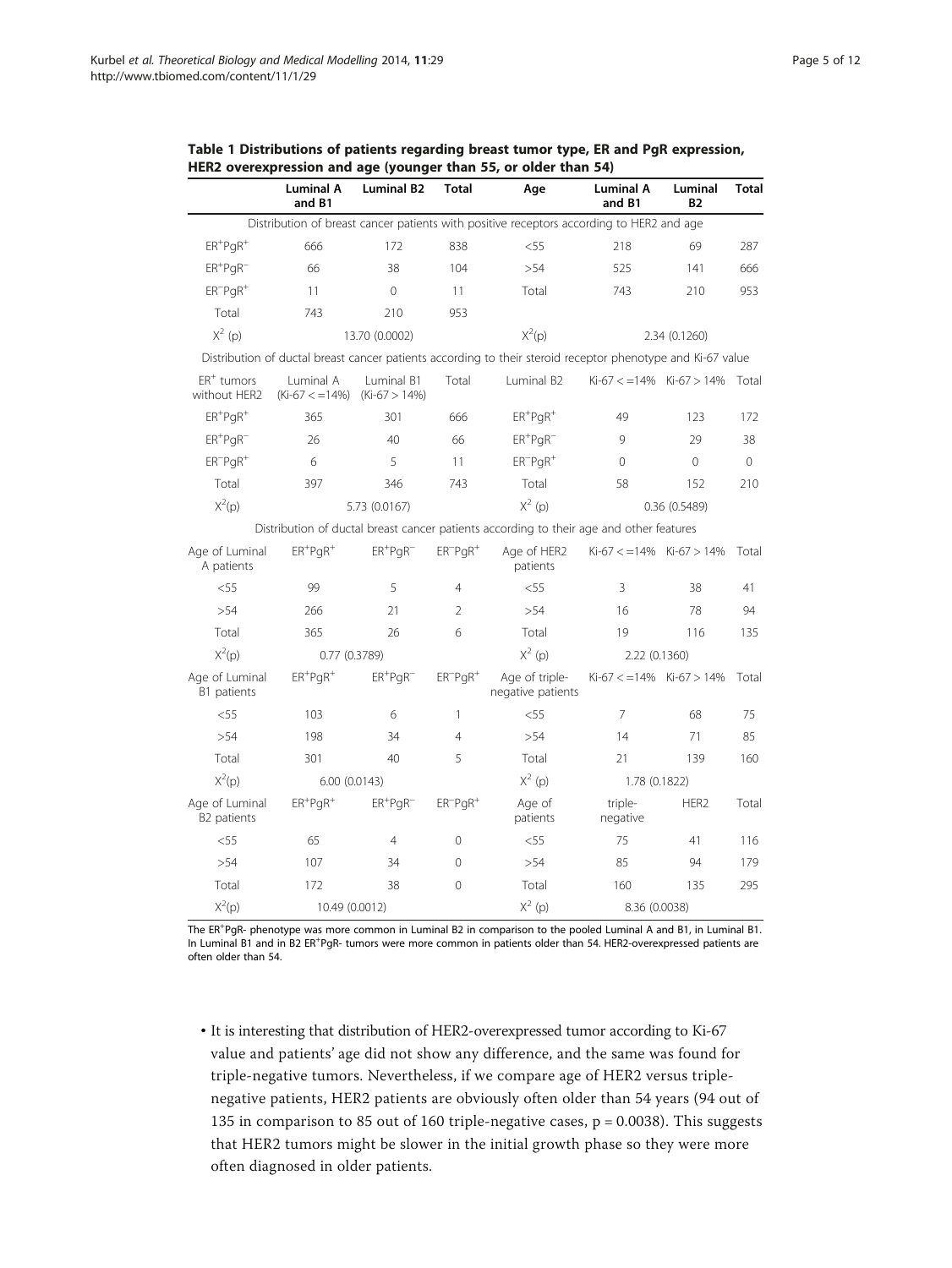Table 2 shows results of the model of ductal cancer progression from ref. 1, applied to patients in this study. For the comparison purpose only, data from ref. 1. were recalculated to simulate population of breast tumor patients with 5% of DCIS at the time of diagnosis. The recalculation was evidently well matched since the number of spent  $T_{1/2}$ of progression was very similar in presented data and in the recalculated simulated population (only above 4  $t_{1/2}$  are spent in both data sets). Relative rates were calculated relative to the average progression rate of all tumors (the average count of spent  $t_{1/2}$  for all BC patients was 4.198), making the relative rates easily comparable:

• The most rapid progression was observed for Luminal B1 cancers and then for triple-negative cancers. In ref. 1 Luminal B1 cancers were not separated from other

| Ductal breast cancer                                                                          |                                                                                 | Ductal breast cancer types |                      |                      |          |                     |                            |  |
|-----------------------------------------------------------------------------------------------|---------------------------------------------------------------------------------|----------------------------|----------------------|----------------------|----------|---------------------|----------------------------|--|
| (DC) types                                                                                    |                                                                                 | Luminal<br>Α               | Luminal<br><b>B1</b> | Luminal<br><b>B2</b> | $HER2^+$ | Triple-<br>negative | <b>Total</b><br>68<br>1180 |  |
| <b>DCIS</b>                                                                                   | Α                                                                               | 34                         | 6                    | 12                   | 10       | 6                   |                            |  |
| IDC                                                                                           | B                                                                               | 363                        | 340                  | 198                  | 125      | 154                 |                            |  |
| Number of all DC<br>$(A + B)$                                                                 | C                                                                               | 397                        | 346                  | 210                  | 135      | 160                 | 1248                       |  |
| % of cancer types<br>in all DC                                                                |                                                                                 | 31.81%                     | 27.72%               | 16.83%               | 10.82%   | 12.82%              | 100.00%                    |  |
| Probability of<br>progression at the<br>time of diagnosis<br>(B/C)                            | р                                                                               | 91.44%                     | 98.27%               | 94.29%               | 92.59%   | 96.25%              | 94.55%                     |  |
| Number of progression<br>$t_{1/2}$ spent till the<br>time of diagnosis<br>$log(1-p)/log(1/2)$ |                                                                                 | 3.55                       | 5.85                 | 4.13                 | 3.75     | 4.74                | 4.20                       |  |
| Relative rate of<br>progression<br>from DCIS to IDC                                           |                                                                                 | 84.46%                     | 139.35%              | 98.36%               | 89.45%   | 112.84%             | 100.00%                    |  |
|                                                                                               | Type                                                                            | Luminal A                  |                      | Luminal<br>B         | $HER2+$  | Triple-<br>negative | Total                      |  |
|                                                                                               | <b>DCIS</b>                                                                     | 153                        |                      | 53                   | 96       | 26                  | 328                        |  |
|                                                                                               | IDC.                                                                            | 124                        |                      | 68                   | 31       | 109                 | 332                        |  |
|                                                                                               | Total                                                                           | 277                        |                      | 121                  | 127      | 135                 | 660                        |  |
| Pooled reported<br>DCIS and IDC data                                                          | Simulated population<br>of all ductal breast<br>cancer patients with<br>5% DCIS | 2480.61                    |                      | 1329.43              | 677.90   | 2072.05             | 6560                       |  |
| from ref. 1                                                                                   | % of cancer types in<br>simulated population                                    | 37.81%                     |                      | 20.27%               | 10.33%   | 31.59%              | 100.00%                    |  |
|                                                                                               | Probability of<br>progression at the<br>time of diagnosis                       | 93.83%                     |                      | 96.01%               | 85.84%   | 98.75%              | 95.00%                     |  |
|                                                                                               | Number of<br>progression $t_{1/2}$<br>spent till the time<br>of diagnosis       |                            | 4.02                 | 4.65                 | 2.82     | 6.32                | 4.32                       |  |

Table 2 Results of the ductal cancer progression model from ref. 1 , applied to here presented patients

The fastest in tissue invasion were Luminal B1 cancers and then the triple-negative cancers. Based on relative rates of tissue invasion it seems that criteria for Luminal B1 have really identified the most aggressive breast cancers.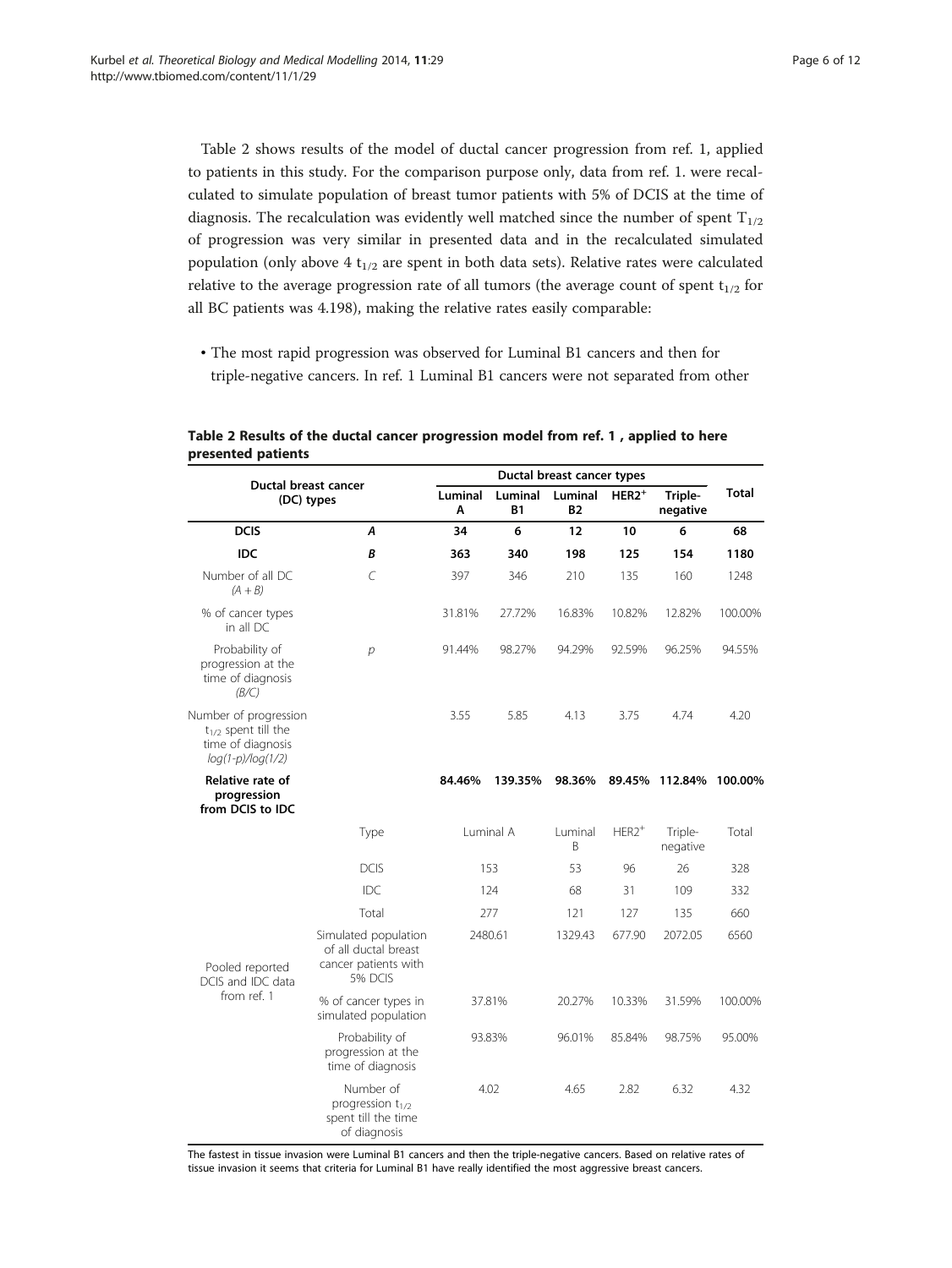Luminal A cancers, thus making triple-negative cancers the fastest in the relative tissue progression rate.

As Luminal B1 cancers differ from Luminal A cancers only in Ki-67 values, the same threshold of 14% Ki-67 value was applied in Table 3 to Luminal B2, HER2 overexpressed and triple-negative cancers:

- Luminal B1 phenotype exceeded the average progression rate by 39%, supporting the clinical importance of this phenotype. The Ki-67 subtypes of Luminal B2 (proposed in this study), HER2-overexpressed and triple-negative cancers were not so impressive.
- Low Ki-67 decreased the rate of Luminal B2 tissue progression (27% of Luminal B2 cancers showed 91.9% of the average progression rate).
- A rare combination of low Ki-67 in HER2-overexpressed cancers (14% of HER2 cancers) showed very slow rate of tissue invasion (only 53.55% of the average rate).
- The triple-negative cancers progressed faster than the average rate, despite the Ki-67 value (104.63% for low and 114.27% for high Ki-67).

| <b>Binary features</b>                                    |                               |              | <b>DCIS</b>    | <b>IDC</b> | <b>Relative rate</b> | Rate difference<br>(positive-negative) |
|-----------------------------------------------------------|-------------------------------|--------------|----------------|------------|----------------------|----------------------------------------|
| ER                                                        | Negative                      |              | 16             | 290        | 1.0142               | $-0.0186$                              |
|                                                           | Positive                      |              | 52             | 890        | 0.9955               |                                        |
|                                                           | Total                         |              | 68             | 1180       | 1.0000               |                                        |
| PgR                                                       | Negative<br>Positive<br>Total |              | 29             | 370        | 0.9010               | 0.1577                                 |
|                                                           |                               |              | 39             | 810        | 1.0587               |                                        |
|                                                           |                               |              | 68             | 1180       | 1.0000               |                                        |
| HER <sub>2</sub>                                          | Negative                      |              | 46             | 857        | 1.0231               | $-0.0772$                              |
|                                                           | Positive                      |              | 22             | 323        | 0.9459               |                                        |
|                                                           | Total                         |              | 68             | 1180       | 1.0000               |                                        |
| Ki-67                                                     | $\leq$ =14%<br>>14<br>Total   |              | 43             | 451        | 0.8390               | 0.3317                                 |
|                                                           |                               |              | 25             | 729        | 1.1707               |                                        |
|                                                           |                               |              | 68             | 1180       | 1.0000               |                                        |
| Ductal breast cancer types                                | Luminal A                     |              | 34             | 363        | 0.8446               | 0.5489                                 |
| including Luminal B1 and<br>proposed other Ki-67 subtypes | Luminal B1                    |              | 6              | 340        | 1.3936               |                                        |
|                                                           | Luminal B <sub>2</sub>        | $\leq$ =14%  | $\overline{4}$ | 54         | 0.9190               | 0.0929                                 |
|                                                           |                               | >14%         | 8              | 144        | 1.0119               |                                        |
|                                                           | HER2                          | $\leq$ =14%  | $\overline{4}$ | 15         | 0.5355               | 0.4824                                 |
|                                                           |                               | >14%         | 6              | 110        | 1.0179               |                                        |
|                                                           | Triple-negative               | $\leq$ = 14% | 1              | 20         | 1.0463               | 0.0964                                 |
|                                                           |                               | >14%         | 5              | 134        | 1.1427               |                                        |
|                                                           | Total                         |              | 68             | 1180       | 1.0000               |                                        |

Table 3 Relative tissue invasion rates according to the Ki-67 value

Because Luminal B1 cancers differ from Luminal A cancers only by Ki-67 values, the same threshold of the 14% Ki-67 value was applied to Luminal B2, HER2-overexpressed and triple-negative cancers. Luminal B1 phenotype was 39% faster than average in progression. The rare combination of low Ki-67 in HER2-overexpressed cancers (14% of HER2 cancers) showed very slow rate of transition to IDC (only 53.55% of the average rate).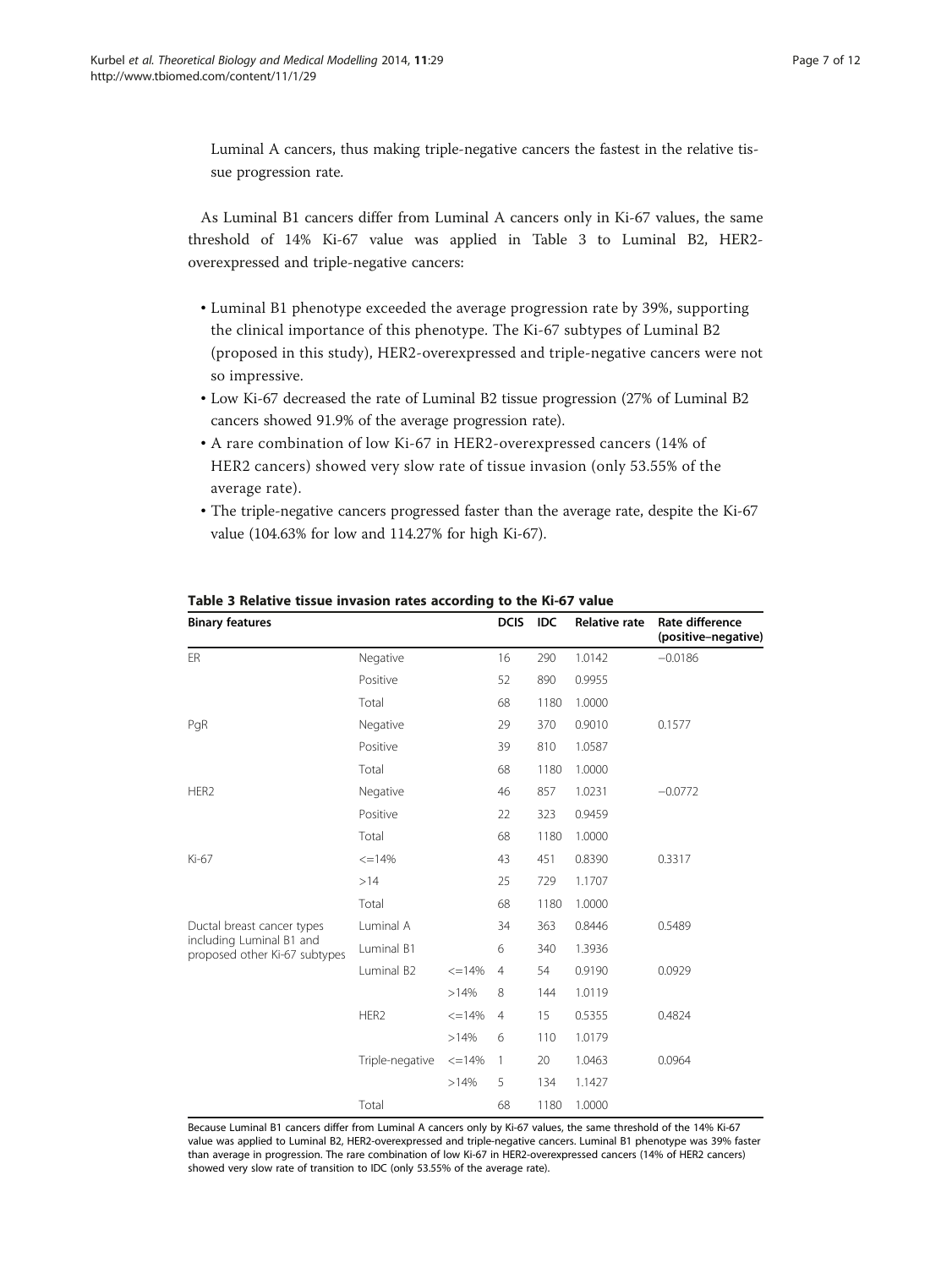The rates of tissue invasion for various phenotype combinations of steroid receptor expression are shown in Table 4:

• In all three tumor types with positive steroid receptors the  $ER^{+}PgR^{-}$  phenotype showed slower tissue progression rates than the functional  $ER^+PgR^+$  phenotype (by 38% for Luminal A, 46% for Luminal B1 and 67% for Luminal B2 with Ki67 > 14%), suggesting that if estrogen binding to dysfunctional ERs did not promote PgR expression, it also did not stimulate tissue invasion.

Table [5](#page-8-0) shows comparison of calculated relative rates of tissue invasion between patients younger than 55 and older patients:

- The main difference was found in patients with triple-negative tumors whose progression rate exceeded the expected average rate in younger patients by 24%, while in older patients it was only 5% above the expected value.
- In HER2-overexpressed tumors, the rate of tissue invasion among older patients was 5% bellow the expected value, but in younger patients the rate was 20% lower than the expected values.
- All other features, including two steroid receptor phenotypes (ER<sup>+</sup>PgR<sup>+</sup> and ER<sup>-</sup>PgR<sup>-</sup>) were not found to be dependent on age.

These data suggest that tumor biology in two types of ER negative tumors (HER2 overexpressed and triple-negative tumors) was altered mainly in younger patients. The

| <b>Combined features</b>                     | <b>DCIS</b>                          | <b>IDC</b>                           | <b>Relative rate</b> | Rate difference<br>$(ER^+PgR^- ER^+PgR^+)$ |        |           |
|----------------------------------------------|--------------------------------------|--------------------------------------|----------------------|--------------------------------------------|--------|-----------|
| Ductal breast cancer                         | $ER$ <sup>+</sup> $PqR$ <sup>+</sup> |                                      | 39                   | 799                                        | 1.0542 | $-0.3396$ |
| phenotypes of steroid<br>receptor expression |                                      | $ER+PGR^-$                           | 13                   | 91                                         | 0.7146 |           |
|                                              | $ER^-PqR^+$                          |                                      | $\mathbf{0}$         | 11                                         | n/a    |           |
|                                              |                                      | $ER^-PqR^-$                          | 16                   | 279                                        | 1.0016 |           |
|                                              | Total                                |                                      | 68                   | 1180                                       | 1.0000 |           |
| Luminal A cancers: steroid                   |                                      | $ER$ <sup>+</sup> $PgR$ <sup>+</sup> | 28                   | 337                                        | 0.8824 | $-0.3785$ |
| receptor phenotype                           | $ER+PGR^-$                           |                                      | 6                    | 20                                         | 0.5039 |           |
|                                              | $ER^{-}PqR^{+}$                      |                                      | $\mathbf 0$          | 6                                          | n/a    |           |
|                                              | Total                                |                                      | 34                   | 363                                        | 0.8446 |           |
| Luminal B1 cancers: steroid                  | $ER+PQR+$                            |                                      | $\overline{4}$       | 297                                        | 1.4849 | $-0.4554$ |
| receptor phenotype                           |                                      | $ER+PQR$                             | $\overline{2}$       | 38                                         | 1.0295 |           |
|                                              |                                      | $ER^-PqR^+$                          | $\mathbf{0}$         | 5                                          | n/a    |           |
|                                              | Total                                |                                      | 6                    | 340                                        | 1.3934 |           |
| Luminal B2 cancers: steroid                  | $\leq$ = 14%                         | $ER+PQR+$                            | $\overline{4}$       | 45                                         | 0.8606 | n/a       |
| receptor phenotype                           |                                      | $ER^{+}PQR^{-}$                      | $\mathbf{0}$         | 9                                          | n/a    |           |
|                                              | >14%                                 | $ER+PQR+$                            | 3                    | 120                                        | 1.2756 | $-0.6718$ |
|                                              |                                      | $ER+PQR$                             | 5                    | 24                                         | 0.6038 |           |
|                                              | Total                                |                                      | 12                   | 198                                        | 0.9832 |           |

Table 4 Relative tumor invasion rates according to the expression of hormonal receptors

In all three tumor types with positive steroid receptors the ER<sup>+</sup>PgR- phenotype showed slower transition rates to the IDC phase than the functional ER<sup>+</sup>PgR<sup>+</sup> phenotype (38% for Luminal A, 46% for Luminal B1 and 67% for Luminal B2 with Ki67 > 14%).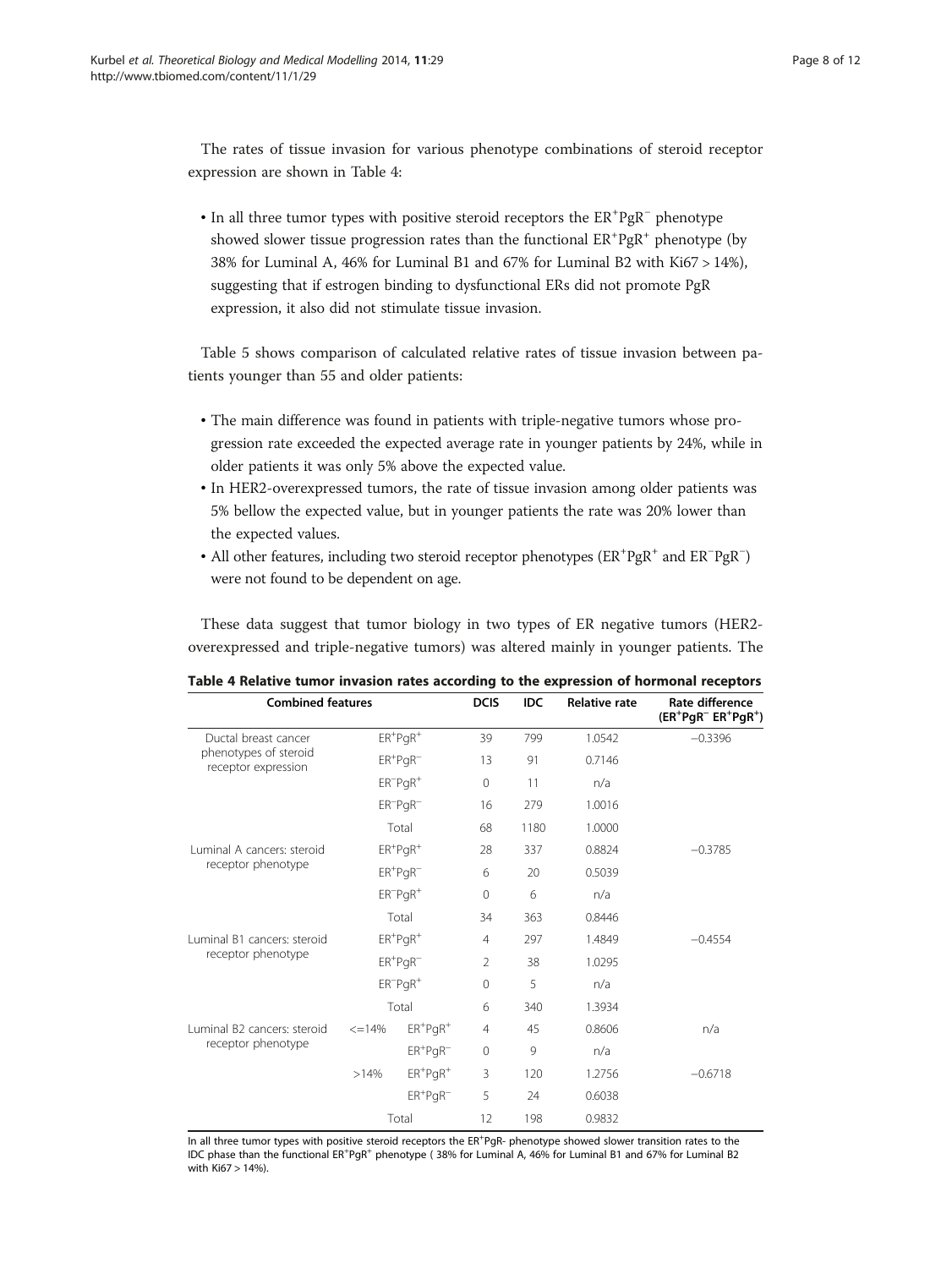| <b>Features</b>        | Age <55 years  |            |                      |                | Age >54 years | Rate difference      |                 |
|------------------------|----------------|------------|----------------------|----------------|---------------|----------------------|-----------------|
|                        | <b>DCIS</b>    | <b>IDC</b> | <b>Relative rate</b> | <b>DCIS</b>    | <b>IDC</b>    | <b>Relative rate</b> | (older-younger) |
| Luminal A              | 8              | 100        | 0.8944               | 26             | 263           | 0.8277               | $-0.0667$       |
| Luminal B1             | $\mathfrak{D}$ | 108        | 1.3772               | $\overline{4}$ | 232           | 1.4013               | 0.0241          |
| Luminal B <sub>2</sub> | $\overline{4}$ | 65         | 0.9787               | 8              | 133           | 0.9861               | 0.0074          |
| HER <sub>2</sub>       | $\overline{4}$ | 37         | 0.7998               | 6              | 88            | 0.9456               | 0.1458          |
| Triple-negative        | 2              | 73         | 1.2456               | $\overline{4}$ | 81            | 1.0504               | $-0.1952$       |
| Total                  | 18             | 275        | 0.9588               | 44             | 565           | 0.903                | $-0.0558$       |
| $ER+PQR$ <sup>+</sup>  | 14             | 253        | 1.0151               | 25             | 546           | 1.0752               | 0.0601          |
| $ER+PQR$               | $\mathbf{0}$   | 15         | n/a                  | 13             | 76            | 0.6611               | n/a             |
| $ER^-PqR^-$            | 6              | 110        | 1.0198               | 10             | 169           | 0.9914               | $-0.0284$       |
| Total                  | 20             | 378        | 1.0298               | 48             | 791           | 0.9832               | $-0.0466$       |

<span id="page-8-0"></span>Table 5 Comparison of calculated relative rates of tissue invasion between patients younger than 55 vs. older patients

The main difference was found in patients with triple-negative tumors that were in younger patients 24% faster than the expected average, while in older patients it was only 5% above the expected value. In HER2-overexpressed tumors, among older patients, the rate of tumor invasion was a just 5% bellow the expected value, but in younger patients the tissue invasion rate was 20% below the expected values. The ER+ER- phenotype was 33% slower than expected in older patients and incalculably fast in younger patients with no DCIS found among 15 younger patients.

progression of triple-negative tumors was faster and of HER2-overexpressed tumors slower in younger patients. A possible interpretation regarding HER2-overexpressed tumors is that invasion in these tumors depends on an as yet unidentified mechanism that takes more time to be acquired. In triple-negative tumors, some age dependent mechanism accelerated tissue invasion in younger patients, but it seemed absent after the menopause. Thus, it is possible that we should be looking for another humoral factor, possibly related to ovulatory cycles, although not dependent on the presence of estrogen or progesterone receptors.

# **Discussion**

This study started from a theoretic paper [\[1\]](#page-10-0) that addressed several questions regarding tumor invasion into the breast tissue. As shown in previous sections of this paper, assembling a regionally limited case series of breast cancer patients allowed complex questions to be addressed.

Several arguments can be drawn from the presented results. Among the pooled patients' results from ref. 1, Luminal A was found in near 38% of patients and triplenegative tumors in almost 32% of patients, Luminal B in 20% and HER2-overexpressed in 10% of patients. In our study, the share of triple-negative tumors was smaller (near 13%) while the pooled Luminal A & B1 (analogous to Luminal A in ref. 1) were found in almost 60% of all patients. These differences possibly reflected the improved sensitivity of ER and PgR detection by modern immunohistochemical staining and thus reduced the proportion of triple-negative cancers (from predicted 32% in simulated population to only 12.82% found among the presented cases). This suggests that many tumors among the pooled data from ref. 1., had been classified by the then contemporary immunohistochemical methods as triple-negative, while similar tumors among our patients possibly often met the criteria for Luminal B1 tumors.

The dysfunctional ER<sup>+</sup>PgR<sup>-</sup> phenotype was more common in Luminal B2 in comparison to the pooled Luminal A&B1 tumors, and also more frequent in Luminal B1 than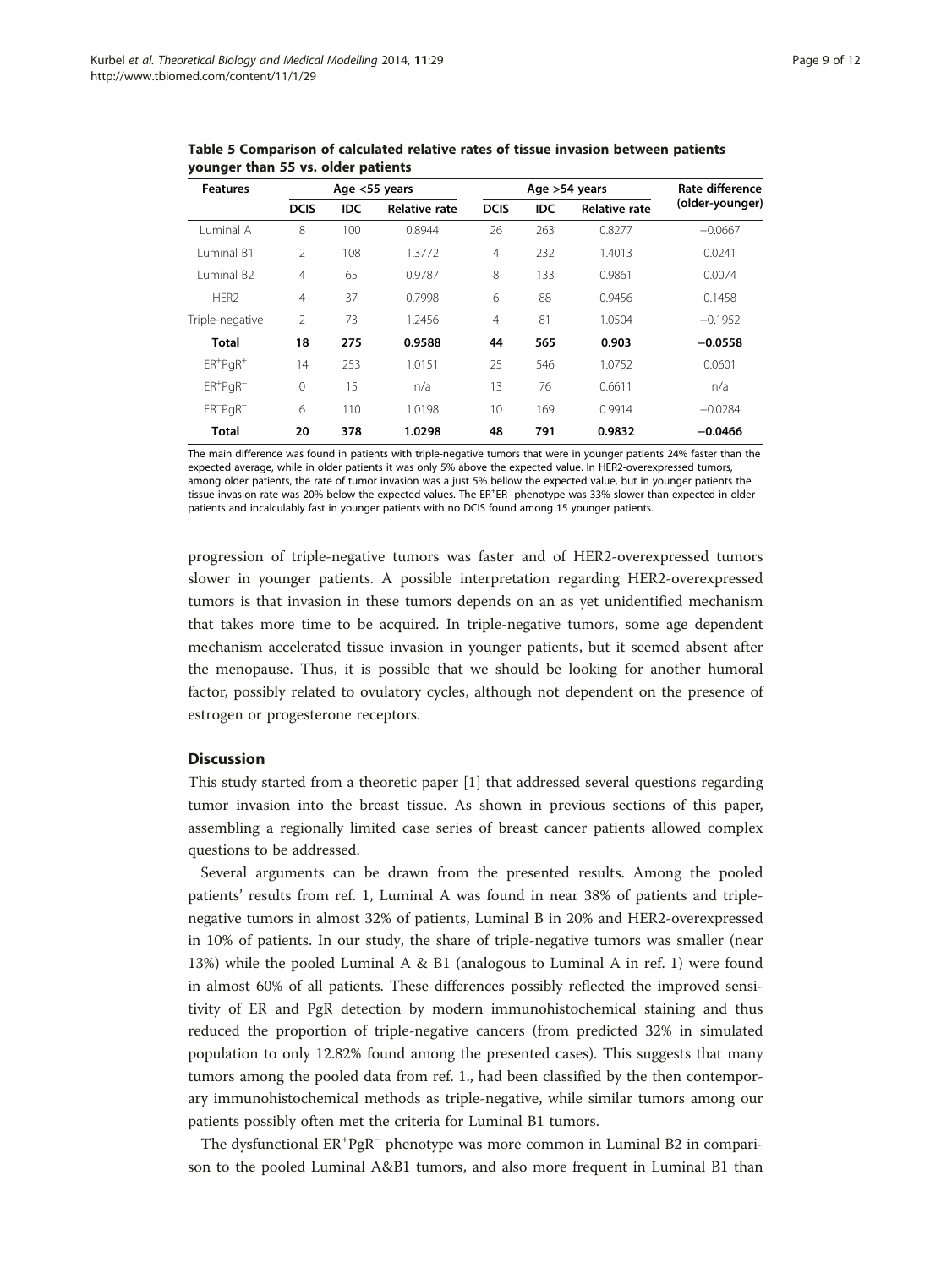in Luminal A, suggesting that tumors with HER2 overexpression, or with increased Ki-67 values were in our patients linked to this phenotype with dysfunctional ERs.

On the other hand, the same ER<sup>+</sup>PgR<sup>-</sup> phenotype among the three tumor types with positive steroid receptors showed slower tissue invasion than the ER<sup>+</sup>PgR<sup>+</sup> phenotype of the same tumor type (progression rate differences by 38% for Luminal A, 46% for Luminal B1 and 67% for Luminal B2 with Ki67 > 14%). If the presence of functional ERs is so important for tissue invasion in several breast tumor types, a plausible question is whether the efficacy of conventional hormonal therapy is compromised in patients with dysfunctional ERs (those patients with the ER<sup>+</sup>PgR<sup>-</sup> tumor phenotype).

Tumor progression from DCIS to IDC was found to exceed the average rate by 39% in Luminal B1 tumors, supporting the clinical importance of this tumor type. A rare combination of low Ki-67 in HER2 type cancers showed very slow tissue invasion (only 53.55% of the average rate). Triple-negative cancers showed tissue progression rates above the average, regradless of the Ki-67 value (104.63% for the low and 114.27% for the high Ki-67 tumors). These findings suggest that high Ki-67 values might be used as a surrogate marker of an as yet unrecognized invasion promoting mechanisms in breast tumor types, except among the triple-negative cancers.

When considering age of patients and the relative rate of tissue invasions, breast tumors with the dysfunctional  $ER^+PgR^-$  phenotype progressed faster in younger patients and 33% slower than expected in older patients. Triple-negative tumors in younger patients were 24% faster than the expected average, while in HER2 overexpressed tumors, the rate of tumor invasion in younger patients was 20% lower than the expected value. A possible interpretation regarding HER2-overexpressed tumors is that invasion in these tumors depends on an unidentified mechanism that takes more time to be acquired. In triple-negative tumors, an age dependent premenopausal mechanism possibly accelerates tissue invasion without binding to ERs or PgRs (possibly activin/inhibin [[16-18](#page-11-0)] or some other).

# Conclusions

A previously developed theoretic model, from the pooled published breast cancer data [[1\]](#page-10-0), suggested that all breast cancer types evolve from DCIS lesions. If so, the more tissue invasive breast cancer types can be recognized by comparing breast tumor type distributions between DCIS lesions and invasive breast cancers, through calculation of the relative rate of tissue invasion.

By using the same approach on a case series from a single institution, the following complex results were obtained:

- Among our patients, the share of DCIS tumors was only 5.45% of all breast cancer cases, probably reflecting late detection of breast tumors in our population.
- The fastest tissue invasion was observed among luminal B1 cancers, supporting the clinical importance of this phenotype and suggesting that the tissue invasion rate of Luminal B1 tumors depends on high Ki-67 value.
- The subgroup of 301 patients with the  $ER^+PgR^+$  phenotype of Luminal B1 tumors showed even a higher rate of tumor invasion. Beside that in all three tumor types with positive steroid receptors (Luminal A, B1 and B2), the dysfunctional ERs in the ER<sup>+</sup>PgR<sup>-</sup> phenotype showed slower rates of tissue invasion. These results suggest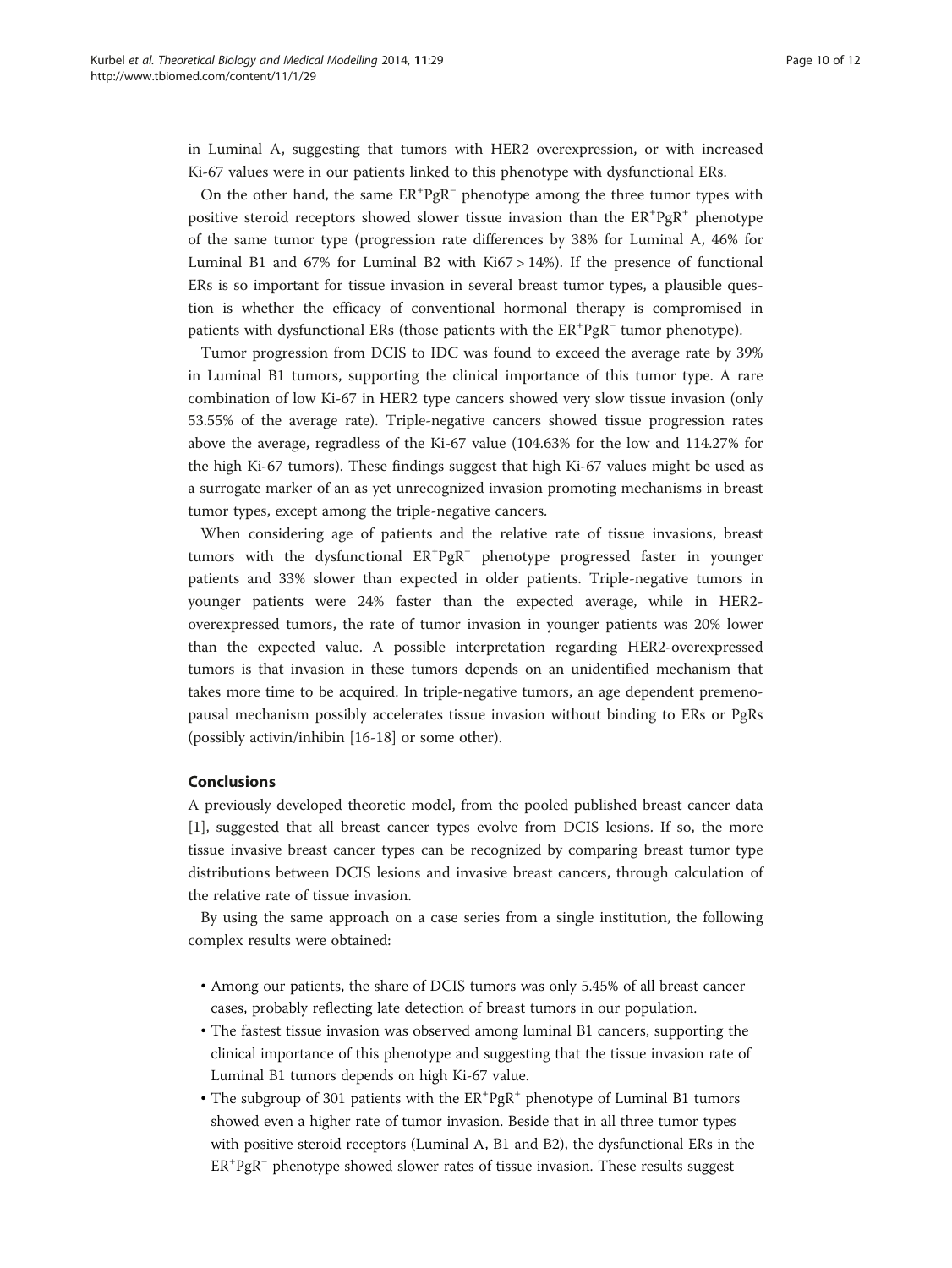<span id="page-10-0"></span>that ligand binding to functional breast tumor ERs, beside promoting the PgR expression, possibly also promotes tumor transition to the invasive phase.

• The rare combination of low Ki-67 in HER2-overexpressed cancers (14% of HER2 cancers) showed very slow rate of tissue invasion. This suggests that the phenotype with low Ki-67 in HER2 type cancers might be recognized as a subgroup that longer remain in the DCIS phase at the time of diagnosis than any other cancer types.

The tested model was focused on the very early breast tumor growth phase that leads to tissue invasion, so these results are not necessary important for the subsequent clinical course of invasive ductal cancer. Nevertheless, an investigation into whether the here described subgroups also show differences in subsequent phases of cancer growth or in treatment responses seem warranted.

#### Competing interests

The authors declare that they have no competing interests.

#### Authors' contributions

SK participated in the design of the study and performed the statistical analysis, helped to draft the manuscript. Other two authors carried out reevaluation of histological slides and assembled the data base. All authors read and approved the final manuscript.

#### Acknowledgment

This work was funded through grants (219-2192382-2426 & 219-2192382-2009) from the Croatian Ministry of Science and Education.

#### Author details

<sup>1</sup>Department of Physiology, Osijek Medical Faculty, Osijek, Croatia. <sup>2</sup>Department of Pathology and Forensic Medicine, Osijek University Hospital, Osijek, Croatia.

#### Received: 2 January 2014 Accepted: 27 May 2014 Published: 11 June 2014

#### References

- 1. Kurbel S: In search of triple-negative DCIS: tumor-type dependent model of breast cancer progression from DCIS to the invasive cancer. Tumour Biol 2013, 34:1-7.
- 2. Hoffman AW, Ibarra-Drendall C, Espina V, Liotta L, Seewaldt V: Ductal carcinoma in situ: challenges, opportunities, and uncharted waters. Am Soc Clin Oncol Educ Book 2012, 32:40-44. doi:10.14694/EdBook AM.2012.32.40.
- 3. Dabbs DJ, Chivukula M, Carter G, Bhargava R: Basal phenotype of ductal carcinoma in situ: recognition and immunohistologic profile. Mod Pathol 2006, 19:1506–1511.
- 4. Meijnen P, Peterse JL, Antonini N, Rutgers EJ, van de Vijver MJ: Immunohistochemical categorisation of ductal carcinoma in situ of the breast. Br J Cancer 2008, 98:137–142.
- 5. Bryan BB, Schnitt SJ, Collins LC: Ductal carcinoma in situ with basal-like phenotype: a possible precursor to invasive basal-like breast cancer. Mod Pathol 2006, 19:617–621.
- 6. Clark SE, Warwick J, Carpenter R, Bowen RL, Duffy SW, Jones JL: Molecular subtyping of DCIS: heterogeneity of breast cancer reflected in pre-invasive disease. Br J Cancer 2011, 104:120-127
- 7. Horwitz KB, Koseki Y, McGuire WL: Estrogen control of progesterone receptor in human breast cancer: role of estradiol and antiestrogen. Endocrinology 1978, 103:1742–1751.
- 8. Clark GM, Osborne CK, McGuire WL: Correlations between estrogen receptor, progesterone receptor, and patient characteristics in human breast cancer. J Clin Oncol 1984, 2:1102-1109.
- 9. Lundgren S, Kvinnsland S, Varhaug JE, Utaaker E: The influence of progestins on receptor levels in breast cancer metastasis. Anticancer Res 1987, 7:119–123.
- 10. Noguchi S, Yamamoto H, Inaji H, Imaoka S, Koyama H: Influence of tamoxifenmedroxyprogesterone sequential therapy on estrogen and progesterone receptor contents of breast cancer. Jpn J Cancer Res 1989, 80:244–248.
- 11. Classen S, Possinger K, Pelka-Fleischer R, Wilmanns W: Effect of onapristone and medroxyprogesterone acetate on the proliferation and hormone receptor concentration of human breast cancer cells. J Steroid Biochem Mol Biol 1993, 45:315–319.
- 12. Pujol P, Daures JP, Thezenas S, Guilleux F, Rouanet P, Grenier J: Changing estrogen and progesterone receptor patterns in breast carcinoma during the menstrual cycle and menopause. Cancer 1998, 83:698-705.
- 13. American Society of Clinical Oncology/College of American Pathologists: Guideline recommendations for immunohistochemical testing of estrogen and progesterone receptors in breast cancer. J Clin Oncol 2010, 28(16):2784–2795.
- 14. Perou CM, Sorlie T, Eisen MB, van de Rijn M, Jeffrey SS, Rees CA, Pollack JR, Ross DT, Johnsen H, Akslen LA, Fluge O, Pergamenschikov A, Williams C, Zhu SX, Lonning PE, Borresen-Dale AL, Brown PO, Botstein D: Molecular portraits of human breast tumours. Nature 2000, 406(6797):747–752.